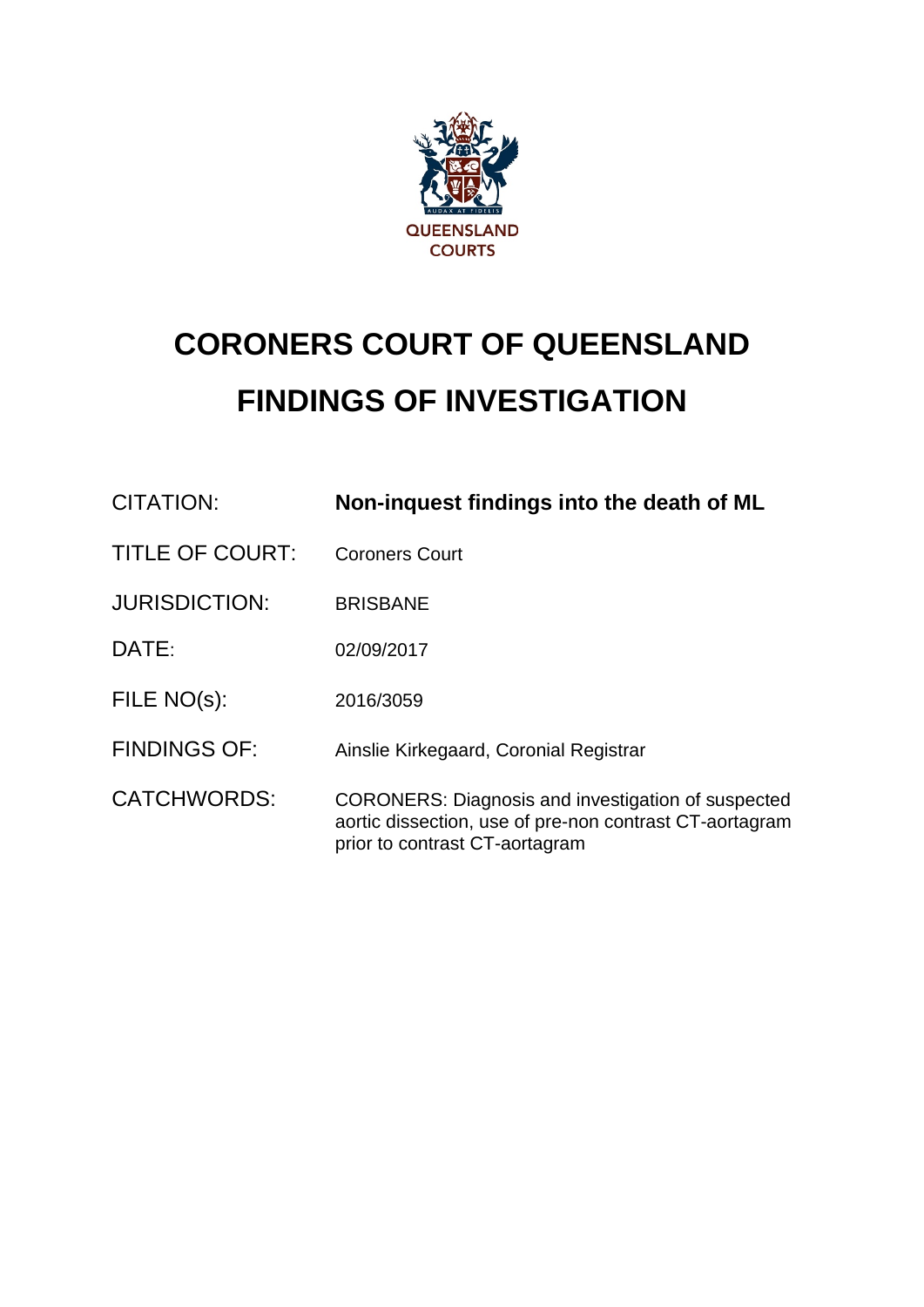<span id="page-1-0"></span>

| <b>Table of Contents</b> |  |  |
|--------------------------|--|--|
|                          |  |  |
|                          |  |  |
|                          |  |  |
|                          |  |  |
|                          |  |  |
|                          |  |  |
|                          |  |  |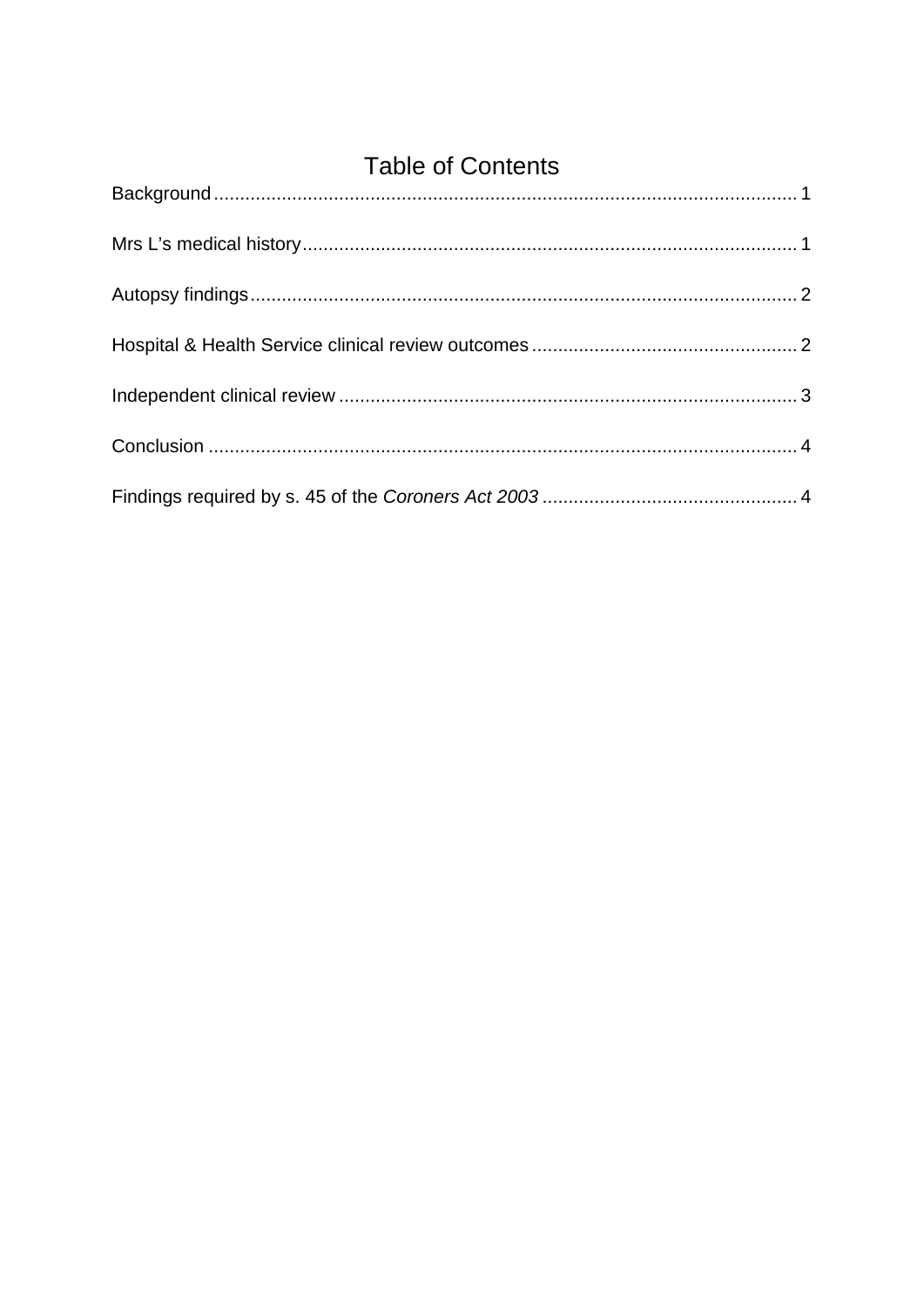### **Background**

ML was a 71 year old woman who died at a regional public hospital on 25 July 2016. She ordinarily resided with her husband, and their daughter.

Mrs L's death was reported to the coroner because the cause of her sudden unexpected death was unknown.

#### <span id="page-2-0"></span>**Mrs L's medical history**

Review of Mrs L's medical records shows she had a medical history including hypertension, a previous heart attack, heartburn and migraines. She was under the care of a private cardiologist.

On Sunday 24 July 2016, Mrs L complained of sudden tightness in the chest radiating to her jaw, headache and nausea. The ambulance was called after she fainted. She was then transported to a regional public hospital emergency department, arriving there around midday.

On arrival in the emergency department Mrs L gave a history of going to bed the previous evening with a mild headache, consistent with her usual headache. She woke up with the same headache. That morning she received news that her brother had died the previous evening. She developed jaw pain that morning. She visited her sister and returned home still feeling unwell. She became nauseous and fainted, with a brief loss of consciousness. She then vomited.

On examination in the emergency department she was noted to be hypotensive and had an alerted level of consciousness. She reported some upper chest pain but it was not radiating to her back. It is described in the emergency department notes as "feels musculoskeletal".

An ECG performed shortly after arrival was unremarkable and troponin markers were not indicative of an acute myocardial infarction. A chest x-ray showed a widened mediastinum. Mrs L underwent an urgent CT-aortagram with contrast which revealed a "moderate volume" 10mm pericardial effusion described by the reporting radiologist as "haemodynamically insignificant" and "nonspecific" and may be the result of heart failure or alternatively a reflection of pericarditis. There was no evidence of cardiac compression. There was mild acute pulmonary oedema but no pleural effusion. There was moderate dilation of the ascending thoracic aorta (with maximal transverse measurement of 42mm). There was no evidence of aortic dissection, thrombosis or rupture. CT head revealed no acute intracranial pathology.

She had persistent hypotension while in the emergency department (blood pressure 72/60 – 104/66) requiring intravenous fluids and intravenous medications to raise her blood pressure.

Mrs L was admitted to the coronary care unit at 7:15pm that evening under the cardiology team with no clear diagnosis. She was reviewed by the cardiology team at around 8:00pm who performed a bedside transthoracic echocardiogram. This revealed normal left and right ventricular size and function, with an ejection fraction of 60%; no significant aortic regurgitation; abnormal appearance to ascending aorta with thickened walls and dilatation (the aortic root and the ascending aorta were dilated, with the latter having a thickened wall up to 5mm); and pericardial effusion with evidence of right ventricular early diastolic collapse. The reporting radiologist commented that a formal transthoracic echocardiogram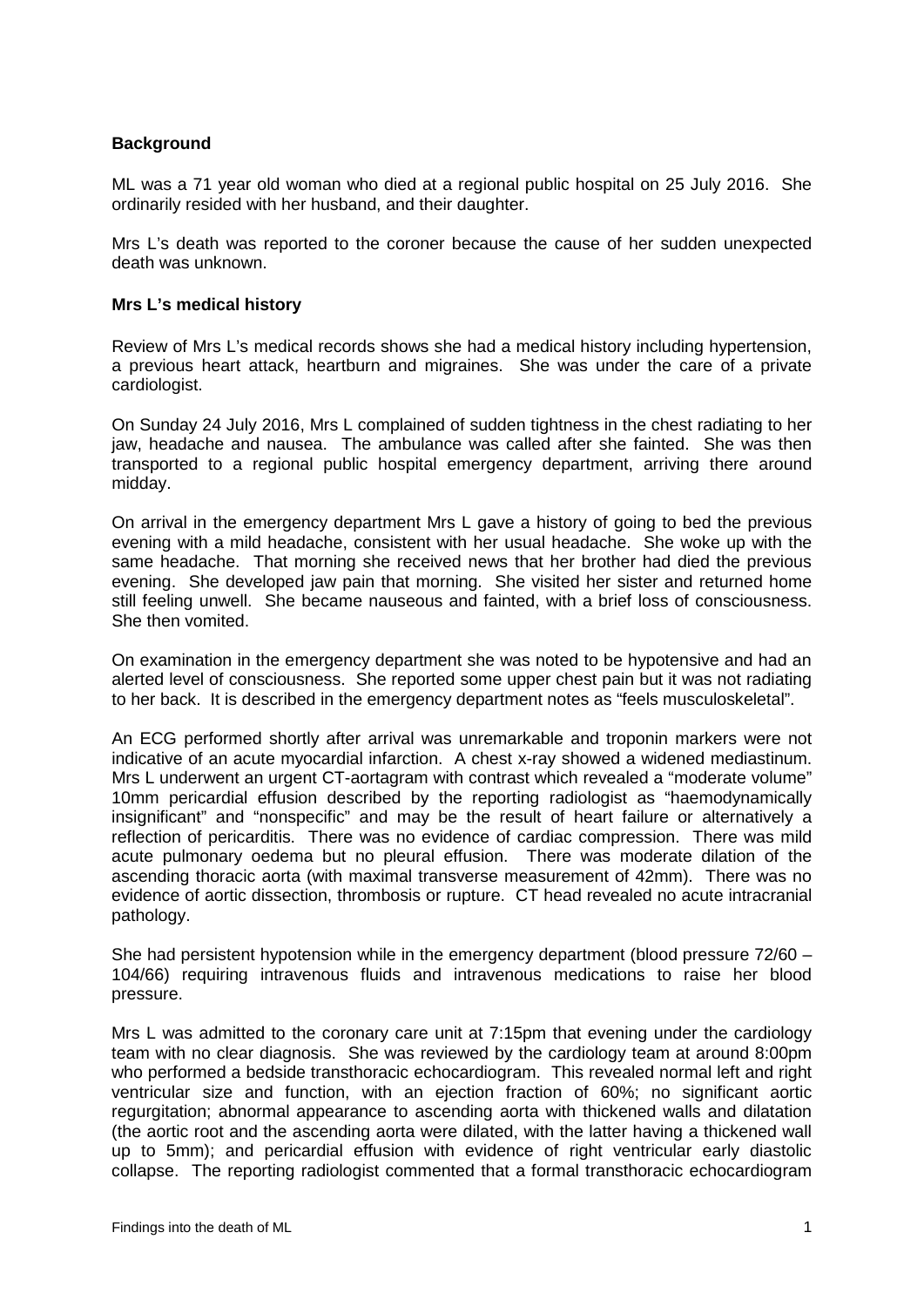was required during day hours. The scan was inconclusive due to the presence of bilateral breast implants. Mrs L's case was discussed with the cardiology consultant and she was planned for a formal transthoracic echocardiogram the next day, with consideration for a transoesophageal echocardiogram if the transthoracic echocardiogram was inconclusive.

A nursing entry made at 7:30am the next day, Monday 25 July, indicates Mrs L slept intermittently overnight. She is documented to have complained of chest pain with breathing (for which she was given Panadol) and one episode of sharp jaw pain ("5/10" severity) for which she was given intravenous fentanyl 25mcg. Her pain reportedly reduced to "slight" before an ECG could be obtained (because the ECG had run out of paper). She was noted to be pain free after that. She had a cup of tea around 4:00am. She was otherwise being kept nil by mouth in anticipation of the formal transthoracic echocardiogram that day.

At around 8:15am, Mrs L was found to be unresponsive and without a pulse. A Code Blue was activated and emergency resuscitation efforts commenced. A bedside echocardiogram showed a 2-3cm effusion. A pericardial drain was inserted and drained ~500ml frank blood. This lessened the effusion significantly and achieved a return of cardiac output but Mrs L required high inotrope support. Unfortunately despite prolonged resuscitation efforts (over one hour), including activating the massive transfusion protocol, Mrs L was unable to be revived.

<span id="page-3-0"></span>Police attended the hospital and were satisfied there were no suspicious circumstances.

# **Autopsy findings**

An external examination and partial internal autopsy (chest only) were performed on 27 July 2016. The autopsy revealed both sides of the chest completely filled with blood (haemothorax) as well as some bleeding around the heart (haemopericardium) and in the abdomen. This torrential bleeding resulted from a ruptured dissecting aneurysm of the thoracic aorta. The underlying aorta appeared not to be severely affected by atherosclerosis suggesting it likely there was an underlying abnormality in the integrity and structural strength of the aortic wall.

### <span id="page-3-1"></span>**Hospital & Health Service clinical review outcomes**

The relevant Hospital and Health Service (HHS) subsequently undertook a formal clinical review of the care provided to Mrs L given the failure to diagnose her dissecting aortic aneurysm.

The clinical review included a specialist peer review of the transthoracic echocardiogram and the CT-aortagram images.

The review identified that Mrs L had not undergone a pre-contrast CT-aortagram prior to the post-contrast scan. It was felt that had this omission not occurred, it is possible that a small aortic arch mural haematoma or pericardial haematoma may have been identified. However, it is unknown whether this would have changed her clinical course or the decision to admit her to the ward locally for observation and formal echocardiogram delayed scan the following day.

It was suggested than an interval (progress) CT scan a few hours after the initial scan may have demonstrated new radiological evidence to support the diagnosis of an aortic dissection and prompted earlier intervention/referral to a specialist cardiothoracic service. Given Mrs L's ongoing chest pain overnight and the high clinical concern regarding this diagnosis on presentation this option could have been pursued. However, the review team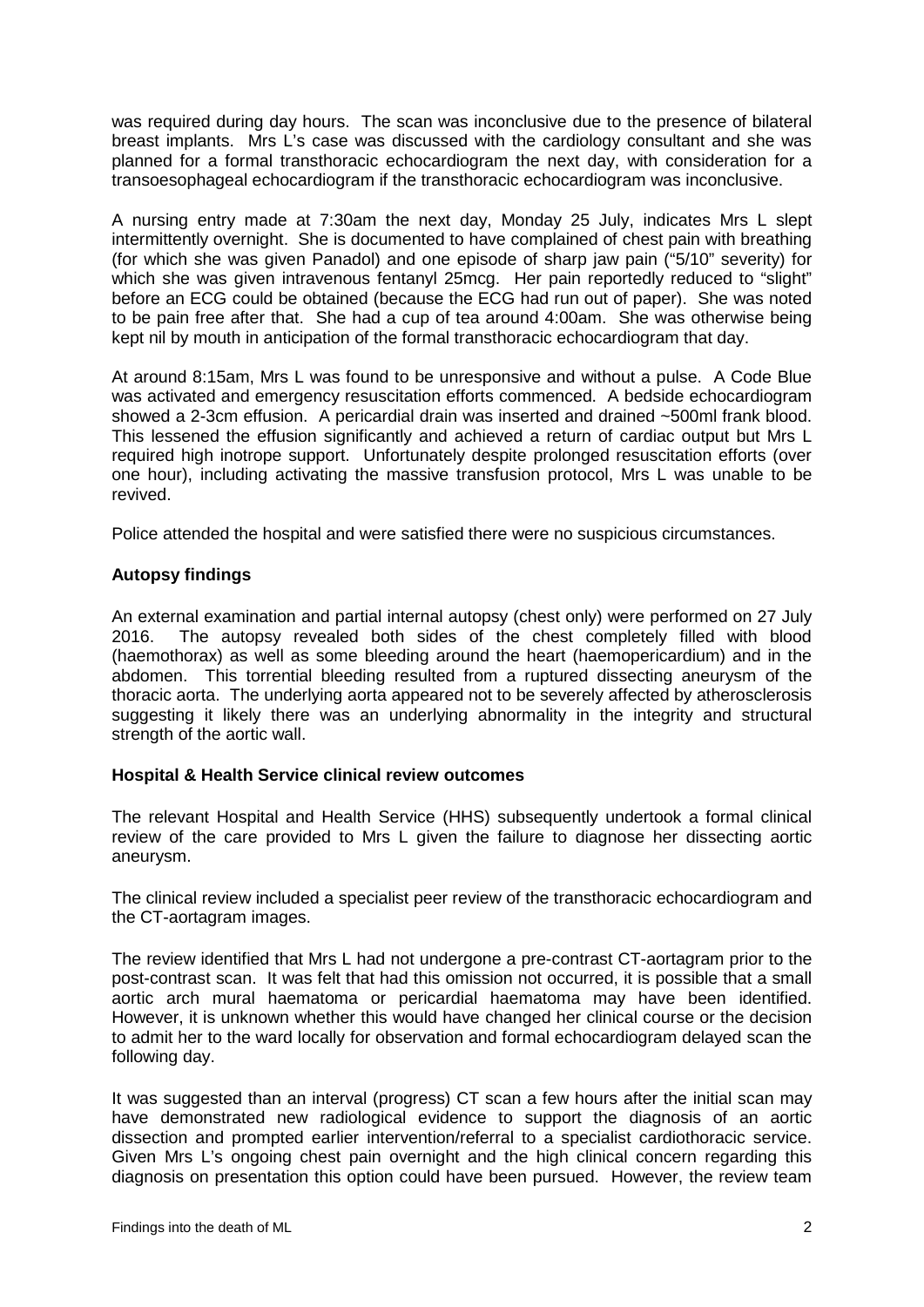felt it was unlikely to have been considered clinically indicated as the initial investigations had revealed no evidence of acute aortic syndrome. As such, the review team considered it at best speculative to comment on whether an interval scan would have yielded actionable information.

The review team audited the CT-aortagrams performed at the various HHS emergency departments over the previous four months and found that five different protocols existed for acquiring a thoracic angiogram and of these, some did not mandate a preliminary noncontrast scan. Consequently the review team recommended the urgent development and implementation of a uniform guiding procedure across the HHS mandating a preliminary non-contrast scan for all CT scans assessing acute aortic pathology.

The review team noted there was already heightened awareness within the regional public hospital emergency department following education within HHS emergency departments following the delivery of the State Coroner's inquest findings into the death of Rick Dickinson which examined a missed diagnosis of aortic aneurysm dissection. The review team recommended further annual departmental education about aortic syndromes for radiology registrars and consultants (specially covering intramural haematoma, penetrating atherosclerotic ulcer and aortic dissection as well as other caused of aortic wall thickening).

#### <span id="page-4-0"></span>**Independent clinical review**

I arranged for an independent doctor from the Department of Health Clinical Forensic Medicine Unit to review the patient records and comment on the reasonableness of Mrs L's clinical management.

The reviewing doctor was satisfied that the emergency department staff correctly suspected the presence of an aortic dissection immediately on Mrs L's arrival and appropriately performed a CT-aortagram with contrast. The emergency treating team also noted the absence of signs of an aortic arch syndrome. There were no neurological signs indicating disturbance of the sympathetic chain. There was no evidence, even on subsequent peer review, of dissection, thrombosis or rupture at that time.

The reviewing doctor noted that after the inconclusive transthoracic echocardiogram, Mrs L's chest pain remained undifferentiated and her blood pressure remained low despite supportive measures. Her arterial pressure was still trending downwards.

The reviewing doctor suggested that the clinical picture of persisting chest pain, persistent low blood pressure and the possibly unexplained widening of the mediastinum noted on initial chest x-ray with a mildly dilated aorta in a 71 year old patient, should perhaps have been discussed with a tertiary hospital specialist team. This consultation may have yielded a recommendation to perform an interval scan (as identified with hindsight by the HHS clinical review team) or transfer to a tertiary hospital for further management.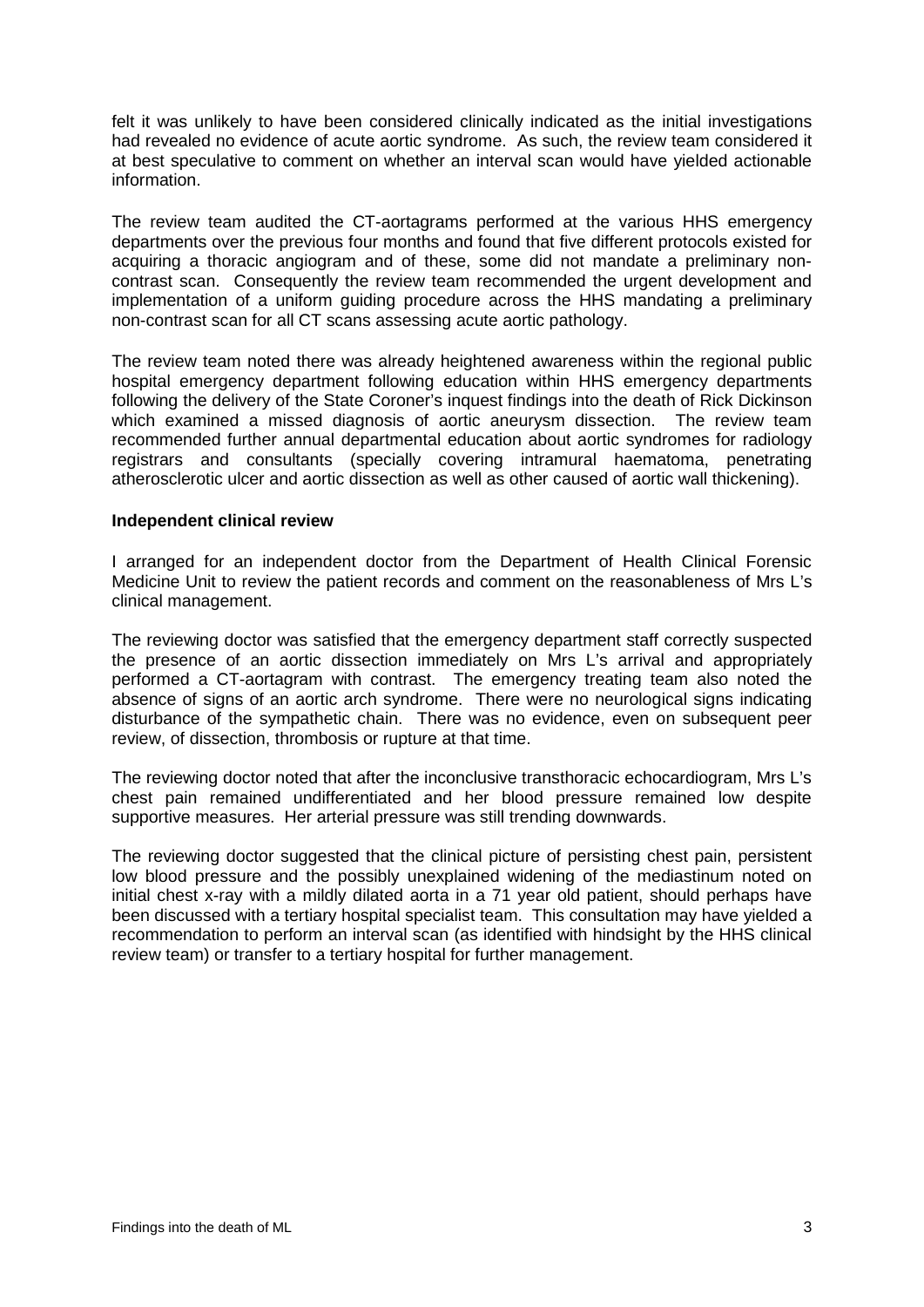# <span id="page-5-0"></span>**Conclusion**

ML died from natural causes.

Aortic dissection is a rare but life threatening medical condition. As noted by the State Coroner in his findings in the inquest into the death of Rick Dickinson, the incidence of aortic dissection is three patients per 100 000 per year. In Queensland this equates to only around 140 cases per year; by comparison the incidence of acute myocardial infarction is 800 times that of aortic dissection. Only a handful of cases are likely to present to any Queensland emergency department each year.

Diagnosis of aortic dissection can be difficult even for the most competent and experienced emergency physicians because the range of symptoms it presents is very broad. There is no validated clinical tool or one sign or symptom that can positively diagnose the condition. Hypertension is an important risk factor for aortic dissections.

I am satisfied that the regional public hospital emergency department staff quickly identified and acted appropriately on the clinical suspicion of aortic dissection. An urgent CTaortagram with contrast and subsequent bedside transthoracic echocardiogram revealed no evidence of dissection, thrombosis or rupture, and no clear diagnosis. As such Mrs L was planned for further investigations with a formal transthoracic echocardiogram +/ transoesophageal echocardiogram the following day. Unfortunately she deteriorated acutely the next morning before these further investigations could be commenced.

Subsequent specialist peer review of the imaging has confirmed no evidence of acute aortic syndrome at the time the imaging was performed. With the benefit of hindsight, a precontrast CT-aortagram prior to the post-contrast scan may have assisted in identifying a small aortic arch mural haematoma or pericardial haematoma and/or an interval progress CT scan performed some hours later may have demonstrated new radiological evidence to support diagnosis of an aortic dissection and prompted earlier intervention or referral to a specialist cardiothoracic service. I agree with the clinical review team that it can only be speculated that either or both of these investigations would have yielded findings on which to take a different course of action for Mrs L which may or may not have changed the outcome for her.

The HHS has since taken steps to implement a consistent guideline mandating the performance of a preliminary non-contrast scan for all CT scans investigating acute aortic pathology.

### <span id="page-5-1"></span>**Findings required by s. 45 of the** *Coroners Act 2003*

| Identity of the deceased: | ML                                                                                           |
|---------------------------|----------------------------------------------------------------------------------------------|
| How she died:             | ML died from natural causes                                                                  |
| <b>Place of death:</b>    | Regional Public Hospital                                                                     |
| Date of death:            | 25 July 2016                                                                                 |
| Cause of death:           | 1(a) Haemothorax and haemopericardium<br>1(b) Ruptured dissecting aneurysm of thoracic aorta |